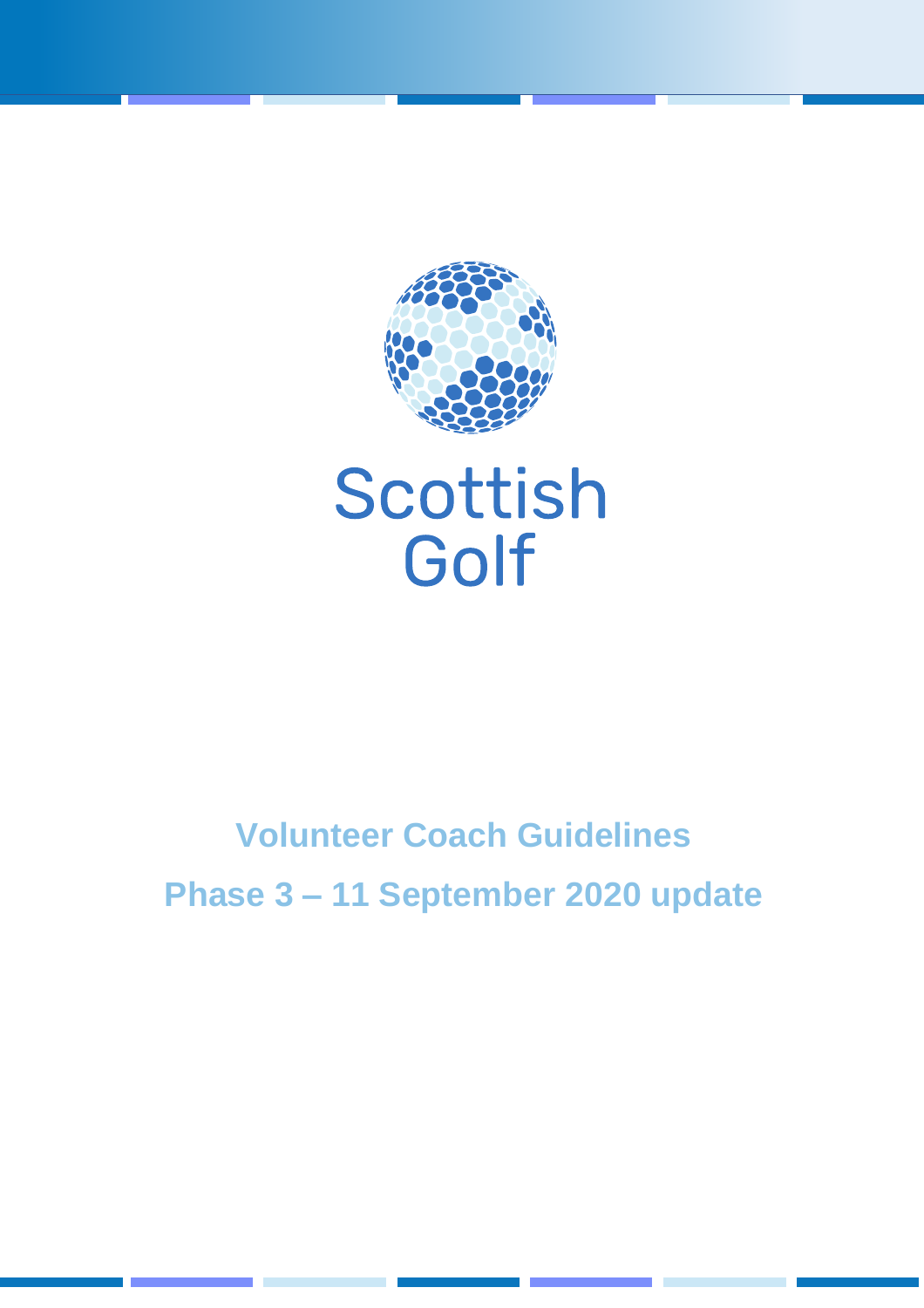

### **Introduction**

These guidelines focus on how golf coaching can take place as part of the Government's Phase 3 relaxed restrictions and have been prepared in consultation with **sport**scotland and Scottish Government.

We urge everyone to remain respectful of the guidelines and to apply good individual judgement, to ensure that in time we can move to a fully phased reintroduction of the game as we all know and love it.

It should be noted that the Scottish Government continues to monitor the situation closely and has not ruled out the reintroduction of restrictions, which could see golf suspended once again if public health measures dictate, or if the guidelines are not followed.

It is therefore imperative that golf coaches take the necessary steps outlined in this document prior to delivering coaching and adhere to the guidelines, which could be subject to update or change at any time.

To support all golf clubs and golfers during this period, we have set up a designated area on the Scottish Golf website to ensure updates are clear and accessible to all. Click [here](https://scottishgolf.org/coronavirus-covid-19-updates/) to access our Covid-19 updates and through time additional phases of the re-introduction to golf in Scotland.

There may be a variance in guidelines and procedures throughout the UK, it is therefore important that golf clubs and golfers in Scotland follow procedures outlined by Scottish Golf and the Scottish Government.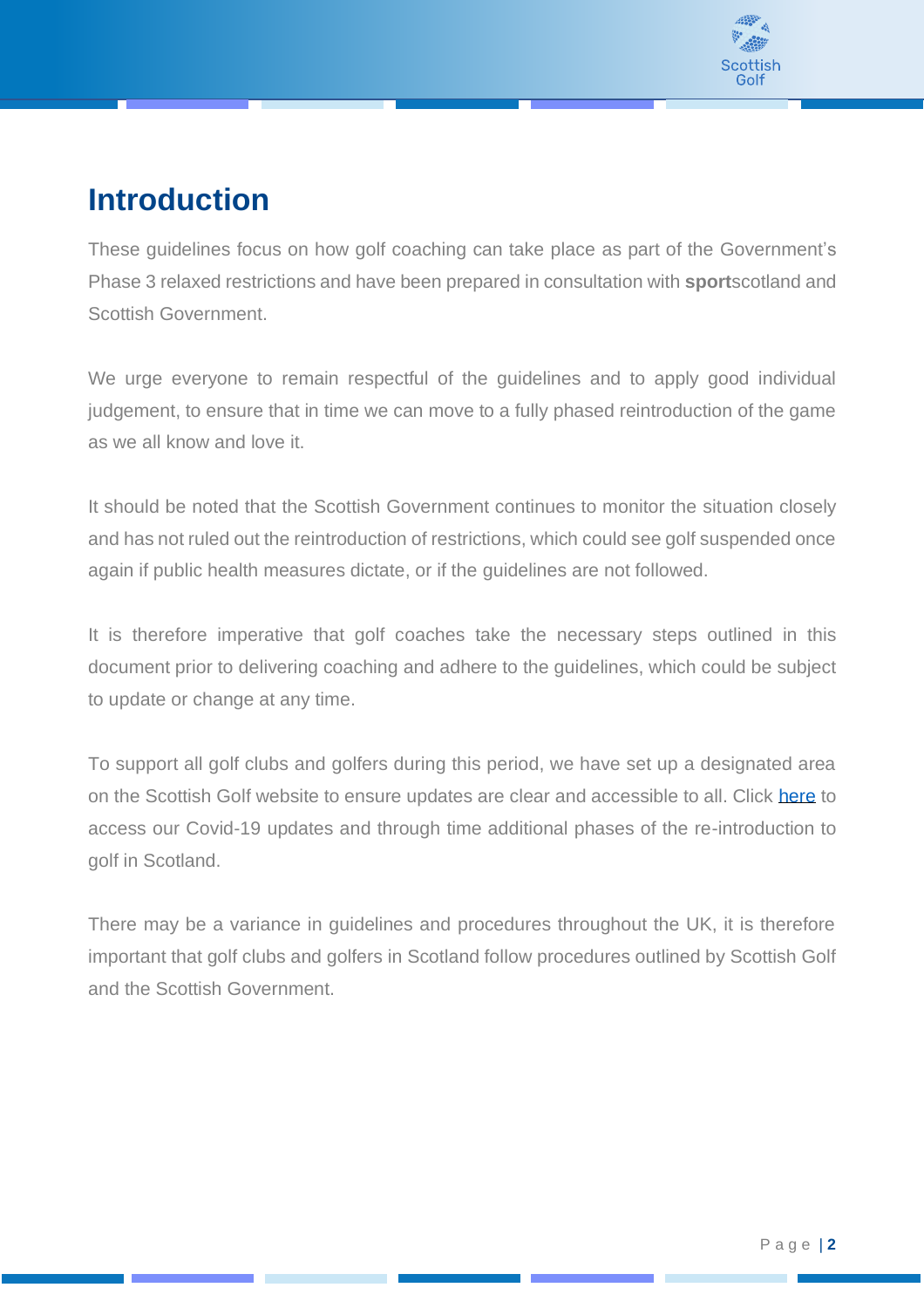

## **Coaching - Guidelines**

#### **General Guidelines**

- Return to Sport & Physical Activity Guidance [Click Here](http://www.sportscotland.org.uk/covid-19/latest-outdoor-sport-and-physical-activity-guidance/)
- Extended households, physical distancing and travel guidelines as outlined by the Scottish Government – [Click Here](http://www.gov.scot/publications/coronavirus-covid-19-phase-2-staying-safe-and-protecting-others/pages/meeting-others/)
- Workers, venue operators and clubs must ensure that they follow all relevant workplace guidance for contractors and staff and that existing health and safety advice is maintained and aligned. This should be detailed in the documented risk assessment.

#### **Guidance for Coaches**

- 1. It is the responsibility of each venue operator, club and coach to ensure documented risk assessments, based on local circumstances, are completed prior to any activity taking place. Consider safety first, particularly focusing on minimising the risk of infection/transmission. Appropriate measures must be put in place to ensure participants, staff and volunteers are protected at all times.
- 2. There are no restrictions on the number of households (or extended households) that a coach can instruct in a day.
- 3. Children under 12 do not need to maintain physical distance between themselves.
- 4. Children aged 12-17 are only free of physical distancing guidelines during the activity. Normal physical distancing guidelines will however apply before and after the activity takes place.
- 5. Coaching of people who are shielding is now permitted, provided it takes place outdoors and physical distancing and hygiene guidelines are strictly observed.
- 6. Coaches who are shielding are not permitted to deliver at the current time.
- 7. From the 13th July the following should be applied when coaching children:
	- The club must appoint a 'Covid Officer' who will be responsible for completing risk assessments and mitigating any risks prior to the session
	- Coaches and other adults supporting organised activity should attempt to keep physically distant where possible
	- Health, safety & hygiene measures for children's activity which should be in line with guidance provided within this document.
	- Where possible children should work individually on a separate tee for each game or activity
	- Children should bring their own equipment (or equipment can be provided by the club on condition that it is cleaned with sanitising wipes prior to use)
	- Coaches must be operating within a 1:8 adult to child ratio and take into consideration the space available, the maximum group size for a session should not exceed 16 children
	- Coaching sessions should last no more than 60 minutes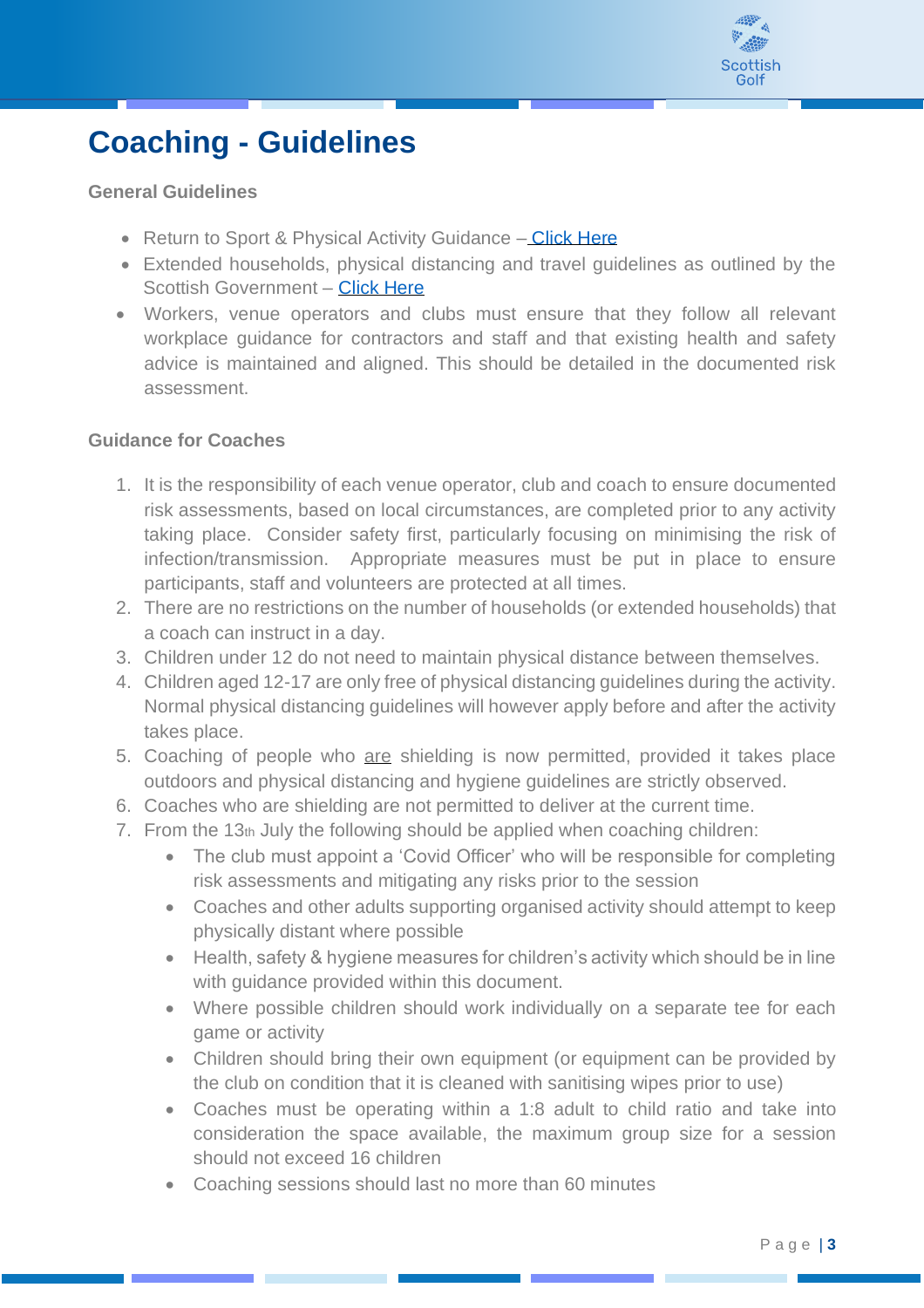

- There is no limit as to how many sessions coaches can deliver to children within a day
- 8. Up to date guidance on extended households, physical distancing and travel outlined by the Scottish Government - [Click Here](http://www.gov.scot/publications/coronavirus-covid-19-phase-2-staying-safe-and-protecting-others/pages/meeting-others/)
- 9. At all times coaches should:
	- Adhere to the Scottish Government's physical distancing guidelines of staying at least 2m away from others and ensure participants they are coaching do so too. No contact training should be undertaken unless in organised children's activity as stipulated in the Return to Sport & Physical Activity Guidance – [Click Here](http://www.sportscotland.org.uk/covid-19/latest-outdoor-sport-and-physical-activity-guidance/)
	- Plan appropriately for the session in advance, be aware of responsibilities, be clear on expectations with participants and build in a review period to reflect on effectiveness and safety of the session. A detailed document including checklists is available to support coaches at Getting Coaches Ready for Sport – [Click Here](http://www.sportscotland.org.uk/covid-19/getting-your-coaches-ready-for-sport/)
	- Ensure signage on guidelines for participating safely and promoting hygiene measures are clearly displayed and up to date.
	- Where relevant, check with your venue provider, such as a local authority/leisure trust or club to ensure you follow their specific guidance and processes.
	- Be aware of their responsibilities and that of their participants before, during and after each session.
	- Check, in advance of delivery, that appropriate insurance policies are in place for all coached activities and that their insurance is valid for the activities they plan to deliver.
	- Find out about their direct and surrounding delivery environment in advance of the session and contact the facility operator, where relevant, to confirm any changes in processes and procedure.
	- Ensure appropriate safeguarding policies are implemented in line with Scottish Golf's recommendations.
	- Ensure they have an approach to activity that is feasible and safe to deliver.
	- Coaches working with children should familiarise themselves with the additional considerations developed by **Children 1st**: [Child Wellbeing and](http://www.sportscotland.org.uk/media/5774/cyp-return-to-sport-after-covid-19.pdf)  [Protection Considerations](http://www.sportscotland.org.uk/media/5774/cyp-return-to-sport-after-covid-19.pdf) – [Click Here](http://www.sportscotland.org.uk/media/5774/cyp-return-to-sport-after-covid-19.pdf)

10.Communication with members/customers

- Coaches should communicate clearly and regularly with participants setting out what they are doing to manage risk, and what advice they are giving to individuals before, during and after visits to the venue/activity.
- Communicate clearly opening times and how people can safely access a facility, if relevant, for example through a booking or queuing system.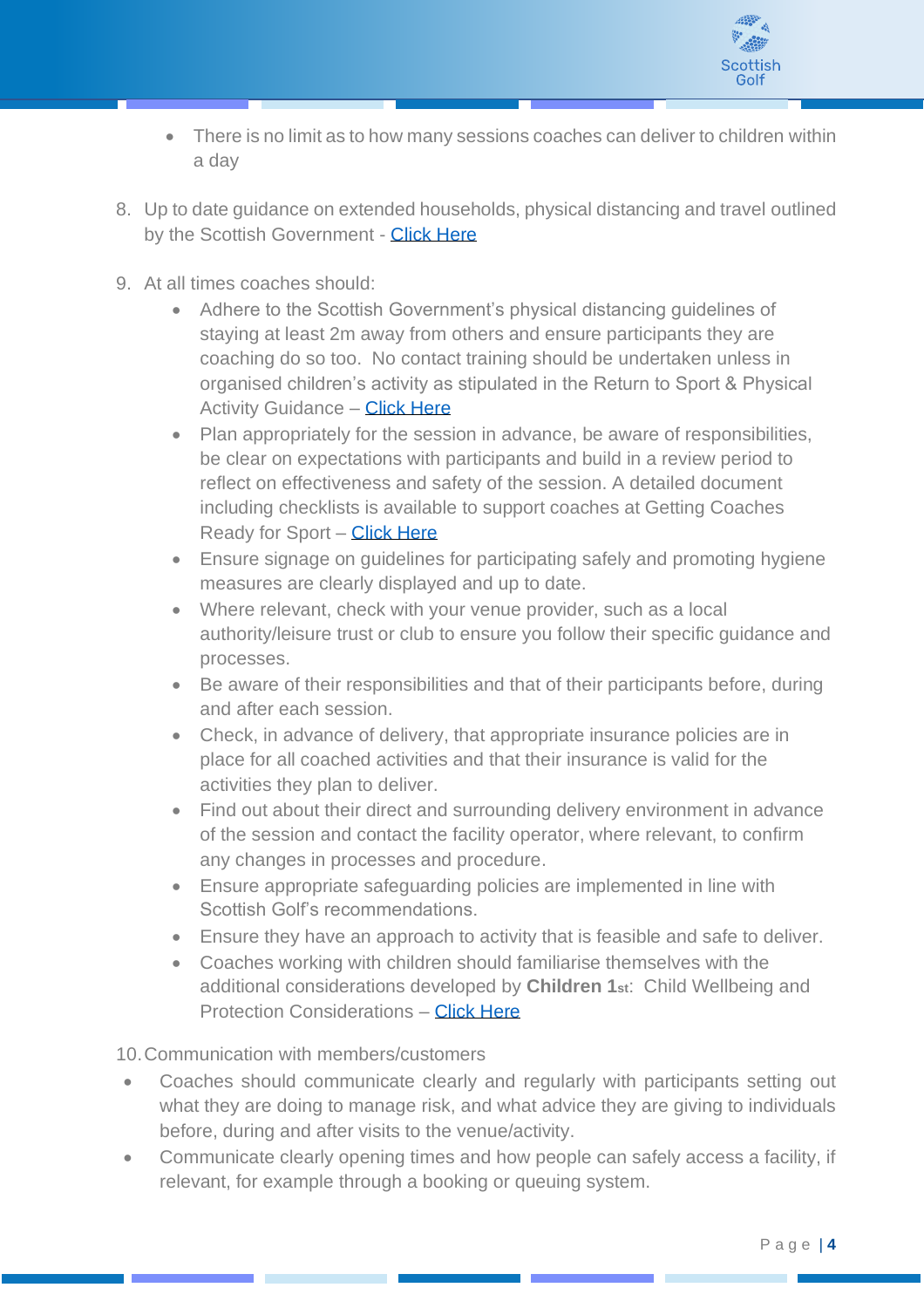

• Ensure there is a process for cancellation should it be necessary.

11.Health, Safety & Hygiene

- Coaches should ensure they have access to first aid and emergency equipment. Where equipment is stored indoors coaches should ensure public access to indoor areas is restricted as much as possible with hygiene and safety protocols reviewed as part of the risk assessment. Coaches should ensure that first aid equipment has been updated appropriately for the Covid pandemic and first aiders have appropriate training.
- When undertaking coaching the coach should ensure, where possible, that everyone involved avoids touching surfaces, sharing equipment, and touching their mouth and face.
- Cleaning, hand, and respiratory hygiene are core measures and provision should be made for these. Clear guidance and plans are needed for cleaning of equipment and waste disposal. Toilets may be available if operators follow the guidelines outlined on the Scottish Government website Opening Public Toilets Guidelines – [Click Here.](http://www.gov.scot/publications/coronavirus-covid-19-public-and-customer-toilets-guidance/pages/overview/) Please check with your venue operator in advance of your session
- Coaches should ensure hand sanitizers or wipes are available for use at entrance/exit to activity where possible and ask participants to bring their own hand sanitiser (Hand sanitiser should be at least 60% alcohol based and detergent wipes
- appropriate for the surface they are being used on) disinfectant should be provided as per Health Protection Scotland guidance. Cleaning products should conform to EN14476 standards.
- A checklist for health, hygiene and cleaning considerations and actions is available here: Getting your Facilities Fit for Sport – [Click Here](http://www.sportscotland.org.uk/covid-19/getting-your-facilities-fit-for-sport/)
- Further guidance is available at:
	- o Health Protection Scotland: General guidance for non-healthcare settings [Click Here](http://www.hps.scot.nhs.uk/web-resources-container/covid-19-guidance-for-non-healthcare-settings/)
	- $\circ$  Health Protection Scotland: Cleaning in a non-healthcare setting [Click Here](http://www.gov.uk/government/publications/covid-19-decontamination-in-non-healthcare-settings/covid-19-decontamination-in-non-healthcare-settings)
	- $\circ$  Health Protection Scotland: Hand hygiene techniques [Click Here](http://www.hps.scot.nhs.uk/a-to-z-of-topics/hand-hygiene/)
	- o Health and Safety Executive: First aid during the coronavirus (COVID-19) outbreak – [Click Here](https://www.hse.gov.uk/coronavirus/first-aid-and-medicals/first-aid-certificate-coronavirus.htm)
	- o St. John's Ambulance: Covid-19 advice for first aiders [Click Here](http://www.sja.org.uk/get-advice/first-aid-advice/covid-19-advice-for-first-aiders/)
	- $\circ$  HSE: First Aid during the coronavirus [Click Here](http://www.hse.gov.uk/coronavirus/first-aid-and-medicals/first-aid-certificate-coronavirus.htm)

12.Equipment provision & use

- Participants should bring their own equipment where possible, including water bottles, towels and sport specific items. They should arrive in the appropriate clothing for the session as no changing will be available.
- Where shared equipment is necessary for an activity appropriate hygiene measures must be put in place to ensure the equipment is thoroughly cleaned before, during and after use.
- No personal equipment should be left at a facility by a coach or participant once the activity has ended.

13.Bookings and payment